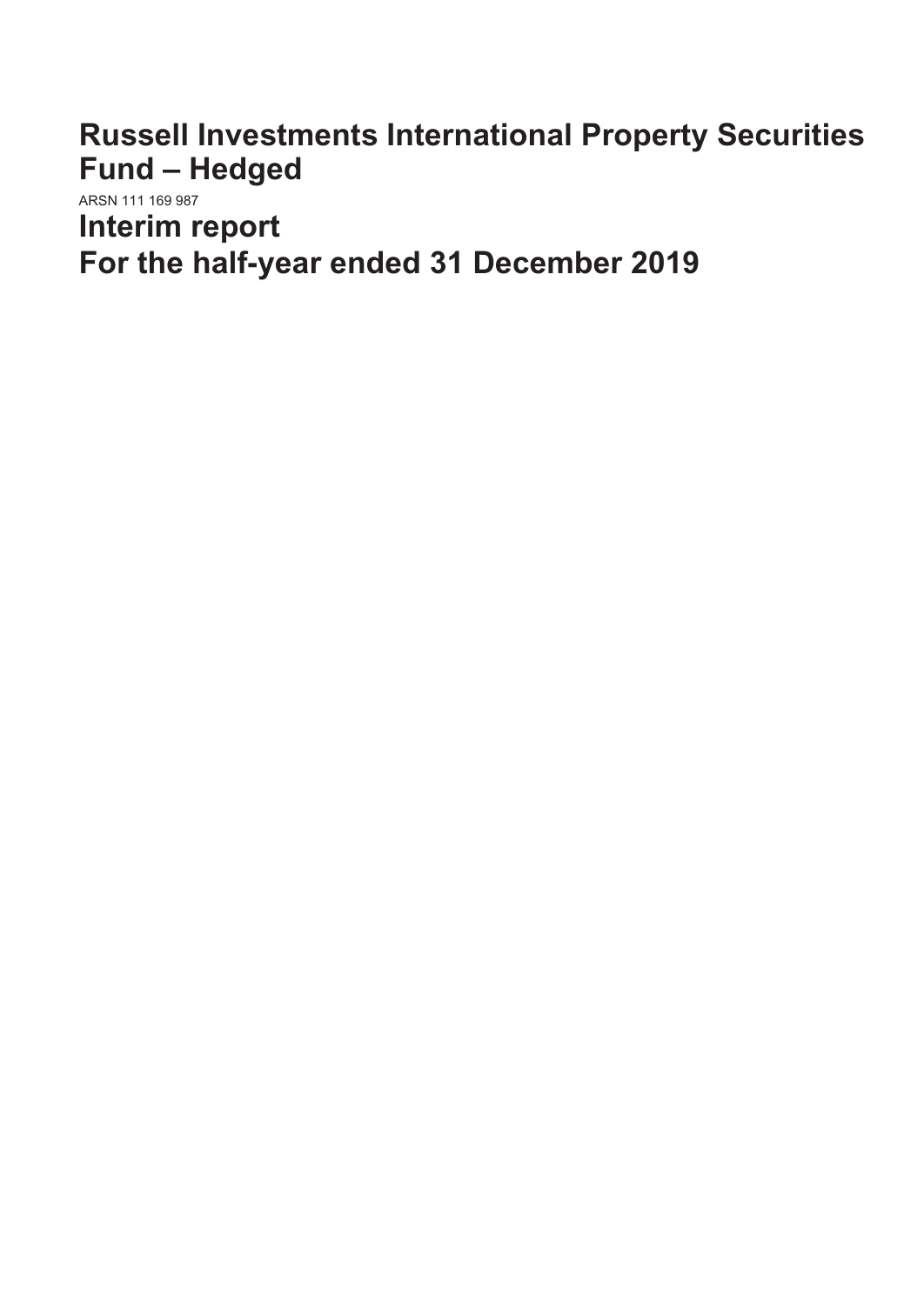# **Russell Investments International Property Securities Fund – Hedged**

# ARSN 111 169 987 **Interim report For the half-year ended 31 December 2019**

### **Contents**

|                                                                                                              | ı ay <del>c</del> |
|--------------------------------------------------------------------------------------------------------------|-------------------|
| Directors' report                                                                                            | 2                 |
| Auditor's independence declaration                                                                           | $\overline{4}$    |
| Statement of comprehensive income                                                                            | 5                 |
| Statement of financial position                                                                              | 6                 |
| Statement of changes in equity                                                                               | 7                 |
| Statement of cash flows                                                                                      | 8                 |
| Notes to the financial statements                                                                            | 9                 |
| Directors' declaration                                                                                       | 16                |
| Independent review report to the unitholders of Russell Investments International Property Securities Fund - |                   |
| Hedged                                                                                                       | 17                |

Page

This interim report does not include all the notes of the type normally included in an annual financial report. Accordingly, this report is to be read in conjunction with the annual report for the year ended 30 June 2019 and any public announcements made in respect of Russell Investments International Property Securities Fund – Hedged during the interim reporting period in accordance with the continuous disclosure requirements of the *Corporations Act 2001.*

This interim report covers Russell Investments International Property Securities Fund – Hedged as an individual entity.

The responsible entity of the Russell Investments International Property Securities Fund – Hedged is Russell Investment Management Ltd (ABN 53 068 338 974) (AFSL 247185). The responsible entity's registered office is: Level 29, 135 King Street, Sydney, NSW 2000.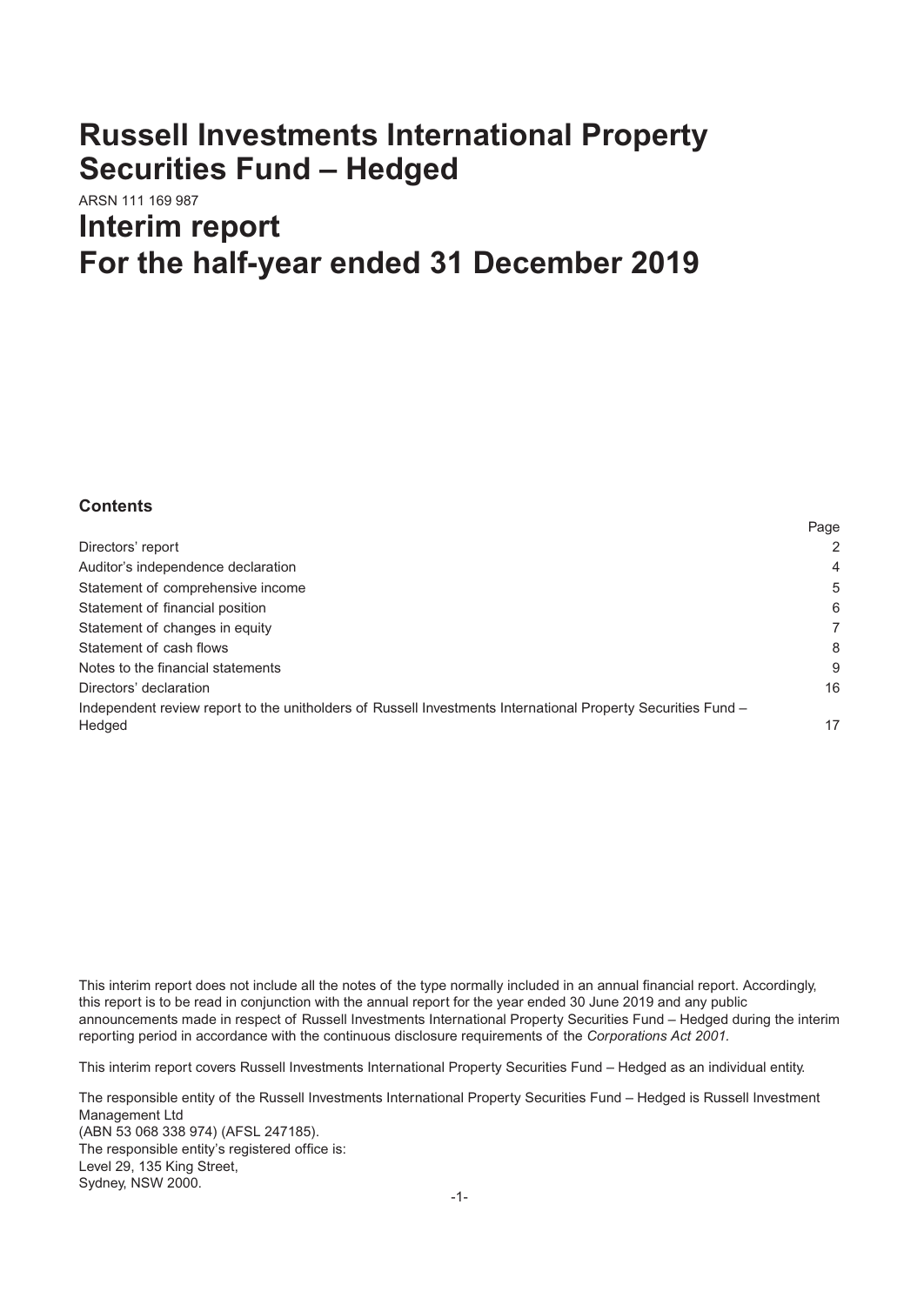### <span id="page-2-0"></span>**Directors' report**

The directors of Russell Investment Management Ltd (ABN 53 068 338 974 AFSL No. 247185), the responsible entity of Russell Investments International Property Securities Fund – Hedged (the "Fund"), present their report together with the financial statements of the Fund, for the half-year ended 31 December 2019.

#### **Principal activities**

The Fund typically invests in property trusts and property related securities listed on stock exchanges in developed international markets as set out in the Fund's offer documents and in accordance with the provisions of the Fund's constitution. The Fund may also invest in securities which have exposure to properties in emerging markets.

The Fund utilises a multi-asset, multi-style, multi-manager investment approach which combines the individual strengths of multiple investment managers.

The Fund did not have any employees during the half-year.

There were no significant changes in the nature of the Fund's activities during the half-year or since the end of the half-year and up to the date of this report.

#### **Directors**

The following persons held office as directors of Russell Investment Management Ltd during the half-year or since the end of the half-year and up to the date of this report:

Peter Gunning Jodie Hampshire Symon Parish Bronwyn Yates Richard Smirl

#### **Review and results of operations**

During the half-year, the Fund continued to invest in accordance with its investment objective and investment strategy as set out in the offer documents of the Fund and in accordance with the provisions of the Fund's constitution.

#### *Results*

The performance of the Fund, as represented by the results of its operations, was as follows:

|                                                                                   | Half-year ended     |                     |
|-----------------------------------------------------------------------------------|---------------------|---------------------|
|                                                                                   | 31 December<br>2019 | 31 December<br>2018 |
| Operating profit/(loss) before finance costs attributable to unitholders (\$'000) | 13.352              | (14,666)            |

#### **Significant changes in state of affairs**

In the opinion of the directors, there were no significant changes in the state of affairs of the Fund that occurred during the financial half-year.

#### **Likely developments and expected results of operations**

The Fund will continue to be managed in accordance with the investment objectives and guidelines as set out in the offer documents of the Fund and in accordance with the provisions of the Fund's constitution.

The results of the Fund's operations will be affected by a number of factors, including the performance of investment markets in which the Fund invests. Investment performance is not guaranteed and future returns may differ from past returns. As investment conditions change over time, past returns should not be used to predict future returns.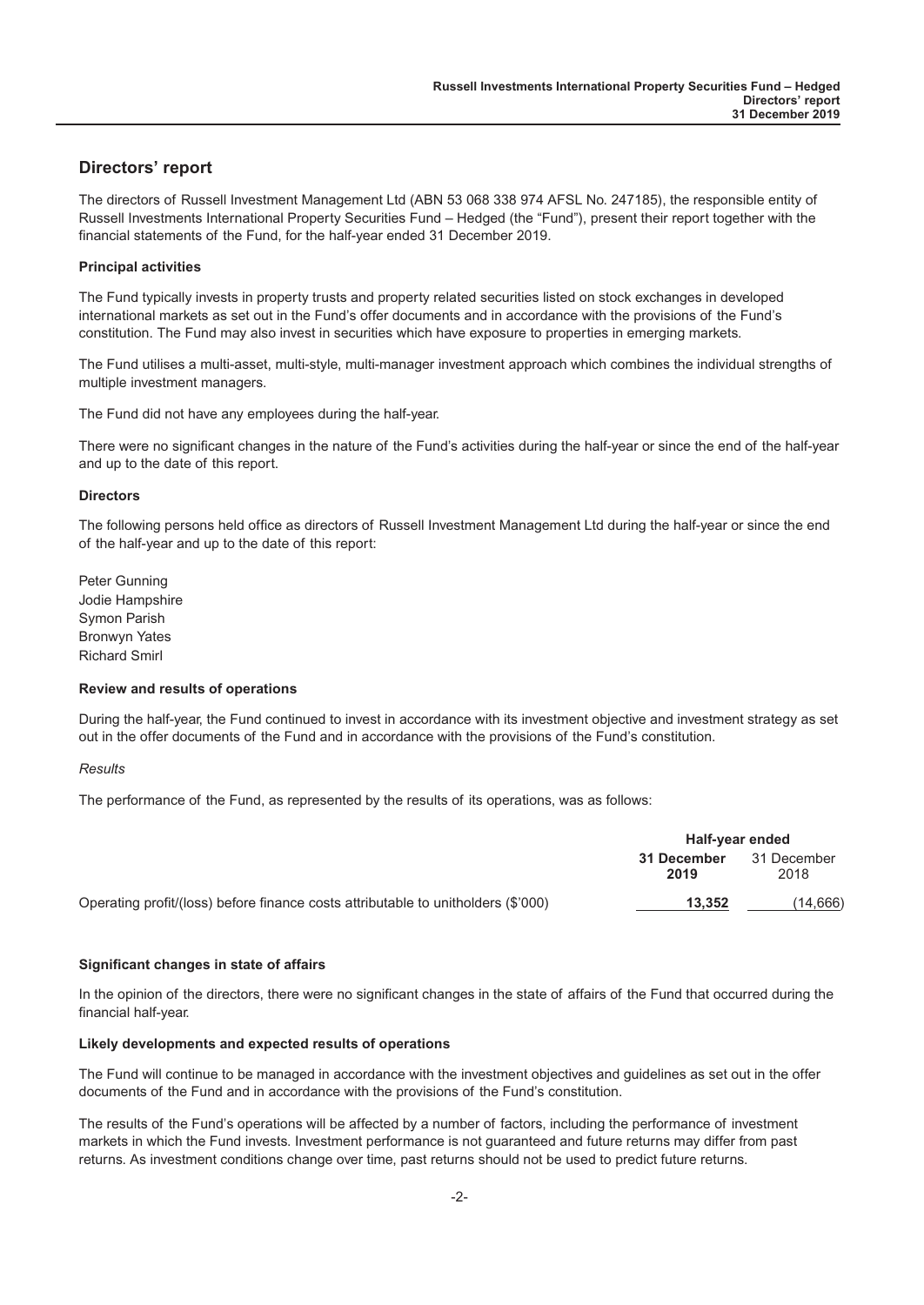# **Directors' report (continued)**

#### **Likely developments and expected results of operations (continued)**

Further information on likely developments in the operations of the Fund and the expected results of those operations have not been included in this report because the responsible entity believes it would be likely to result in unreasonable prejudice to the Fund.

#### **Rounding of amounts to the nearest thousand dollars**

The Fund is an entity of a kind referred to in *ASIC Corporations (Rounding in Financial/Directors' Reports) Instrument 2016/191* issued by the Australian Securities and Investments Commission (ASIC) relating to the "rounding off" of amounts in the Directors' report and financial statements. Amounts in the Directors' report and financial statements have been rounded to the nearest thousand dollars in accordance with that ASIC Corporations Instrument, unless otherwise indicated. Due to rounding, rounded components presented throughout the financial statements may not add up precisely to the rounded sum.

#### **Auditor's independence declaration**

A copy of the Auditor's independence declaration as required under section 307C of the *Corporations Act 2001* is set out on page 4.

This report is made in accordance with a resolution of the directors.

gol

**Director** 

Sydney 10 March 2020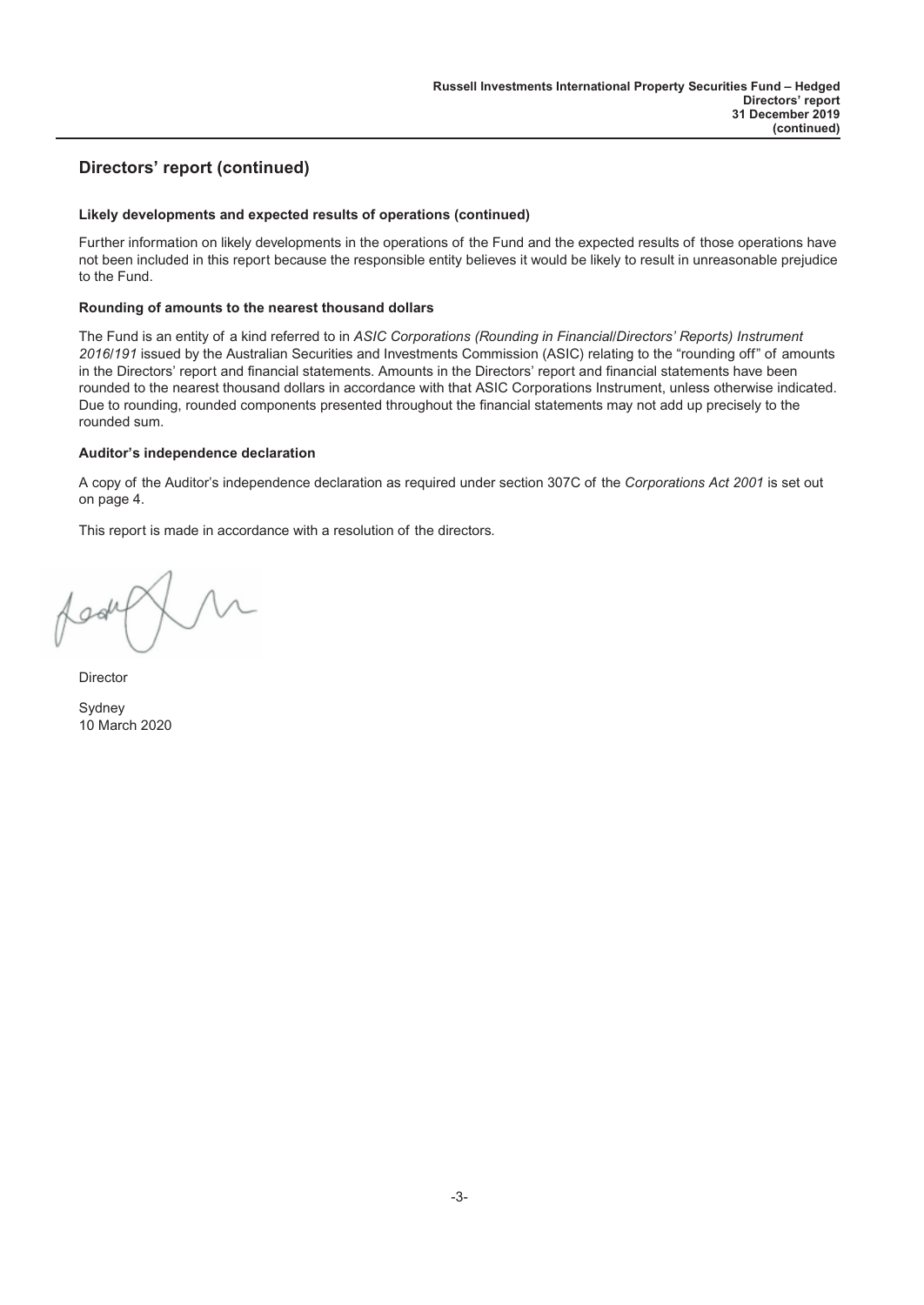

# *Auditor's Independence Declaration*

As lead auditor for the review of Russell Investments International Property Securities Fund - Hedged for the half-year ended 31 December 2019, I declare that to the best of my knowledge and belief, there have been:

- (a) no contraventions of the auditor independence requirements of the *Corporations Act 2001* in relation to the review; and
- (b) no contraventions of any applicable code of professional conduct in relation to the review.

Joe Sheeran Sydney Sydney Sydney Sydney Sydney Sydney Sydney Sydney Sydney Sydney Sydney Sydney Sydney Sydney Sydney Sydney Sydney Sydney Sydney Sydney Sydney Sydney Sydney Sydney Sydney Sydney Sydney Sydney Sydney Sydney Partner PricewaterhouseCoopers

10 March 2020

*PricewaterhouseCoopers, ABN 52 780 433 757 One International Towers Sydney, Watermans Quay, Barangaroo, GPO BOX 2650, SYDNEY NSW 2001 T: +61 2 8266 0000, F: +61 2 8266 9999, www.pwc.com.au Level 11, 1PSQ, 169 Macquarie Street, Parramatta NSW 2150, PO Box 1155 Parramatta NSW 2124 T: +61 2 9659 2476, F: +61 2 8266 9999, www.pwc.com.au*

Liability limited by a scheme approved under Professional Standards Legislation.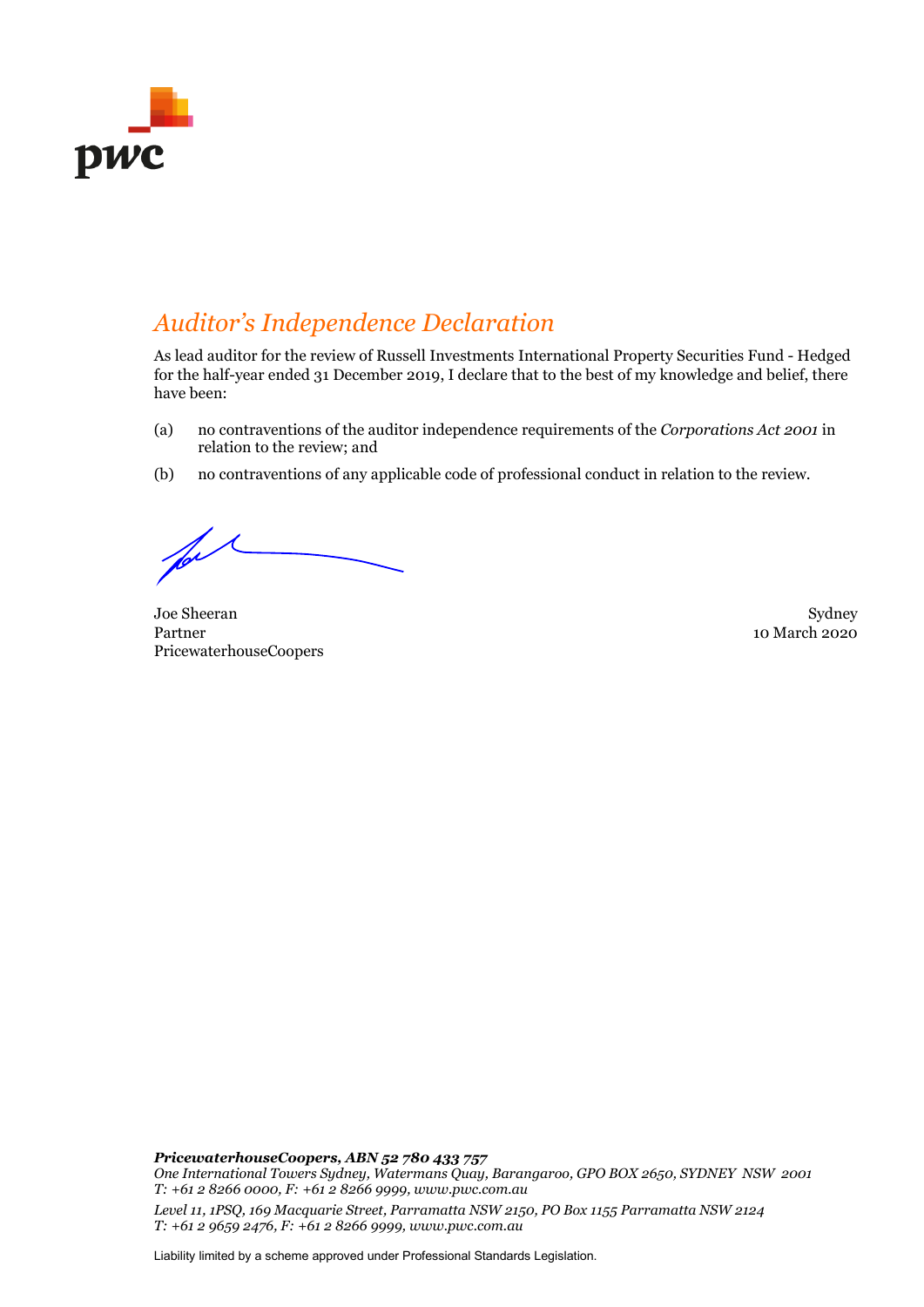# <span id="page-5-0"></span>**Statement of comprehensive income**

|                                                                                  |              | Half-year ended            |                     |  |
|----------------------------------------------------------------------------------|--------------|----------------------------|---------------------|--|
|                                                                                  |              | <b>31 December</b><br>2019 | 31 December<br>2018 |  |
|                                                                                  | <b>Notes</b> | \$'000                     | \$'000              |  |
| <b>Investment income</b>                                                         |              |                            |                     |  |
| Interest income from financial assets at amortised cost                          |              | $\mathbf{2}$               | 3                   |  |
| Distribution income                                                              |              | 3,453                      | 4,140               |  |
| Net gains/(losses) on financial instruments at fair value through profit or loss |              | 11,073                     | (16, 445)           |  |
| Net foreign exchange gains/(losses)                                              |              | 27                         | (83)                |  |
| Other operating income                                                           |              | 2                          | 10                  |  |
| <b>Total investment income/(loss)</b>                                            |              | 14,557                     | (12, 375)           |  |
| <b>Expenses</b>                                                                  |              |                            |                     |  |
| Management fees                                                                  |              | 612                        | 506                 |  |
| Responsible entity's fees                                                        |              | 14                         | 13                  |  |
| Custody fees                                                                     |              | 35                         | 33                  |  |
| Auditor's remuneration                                                           |              | 15                         | 9                   |  |
| <b>Transaction costs</b>                                                         |              | 237                        | 313                 |  |
| Withholding taxes                                                                |              | 279                        | 944                 |  |
| Other operating expenses                                                         |              | 13                         | 473                 |  |
| <b>Total operating expenses</b>                                                  |              | 1,205                      | 2,291               |  |
| Operating profit/(loss) for the half-year                                        |              | 13,352                     | (14, 666)           |  |
| Finance costs attributable to unitholders                                        |              |                            |                     |  |
| (Increase)/decrease in net assets attributable to unitholders                    | 5            | (13, 352)                  | 14,666              |  |
| Profit/(loss) for the half-year                                                  |              |                            |                     |  |
| Other comprehensive income for the half-year                                     |              |                            |                     |  |
| Total comprehensive income for the half-year                                     |              |                            |                     |  |

*The above statement of comprehensive income should be read in conjunction with the accompanying notes.*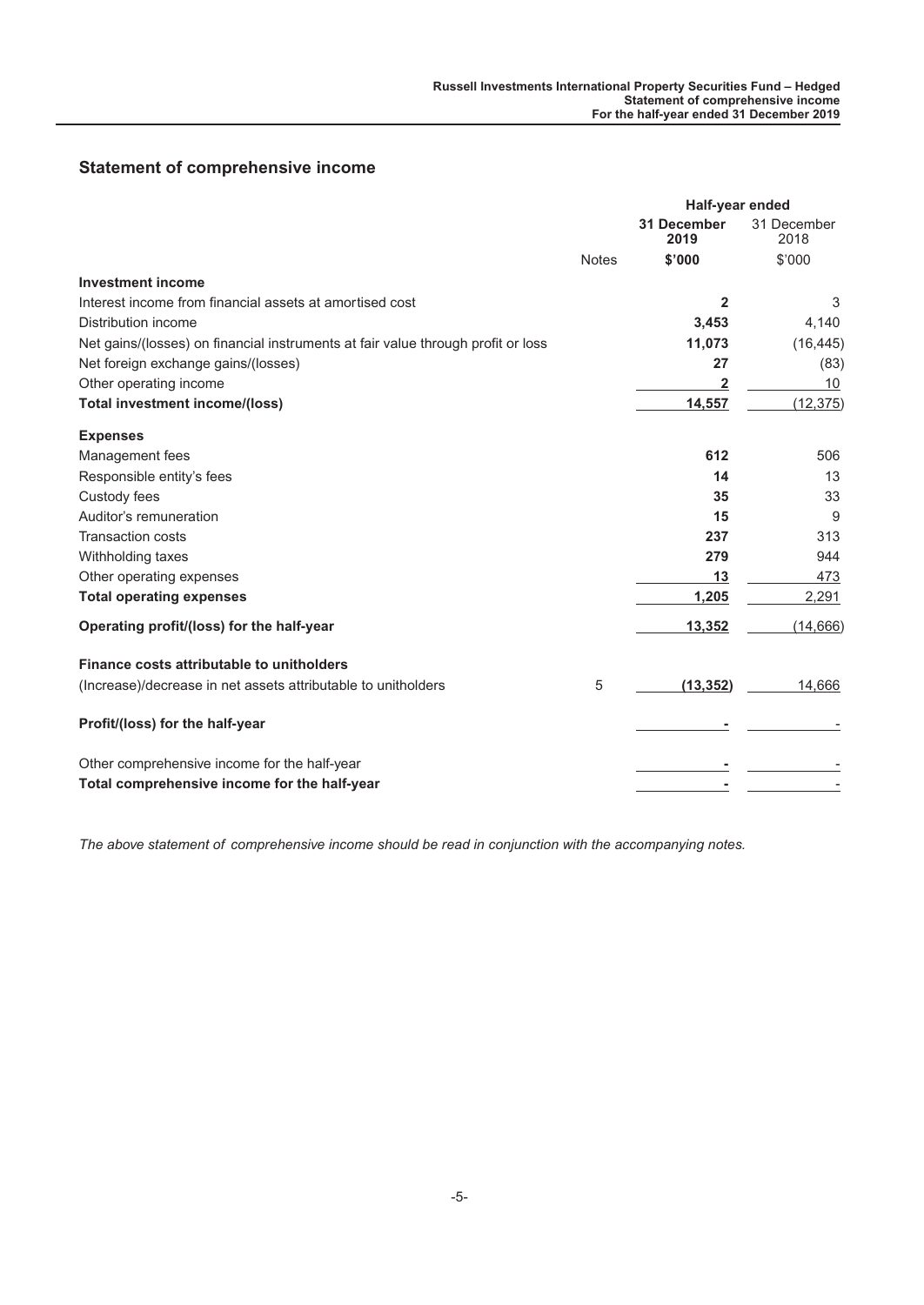# <span id="page-6-0"></span>**Statement of financial position**

|                                                                      | As at        |                     |                 |
|----------------------------------------------------------------------|--------------|---------------------|-----------------|
|                                                                      |              | 31 December<br>2019 | 30 June<br>2019 |
|                                                                      | <b>Notes</b> | \$'000              | \$'000          |
| <b>Assets</b>                                                        |              |                     |                 |
| Cash and cash equivalents                                            |              | 1,052               | 1.747           |
| Deposits held with brokers for margin                                |              | 245                 | 465             |
| <b>Receivables</b>                                                   |              | 920                 | 1,850           |
| Due from brokers - receivable for securities sold                    |              | 2,055               | 12,952          |
| Financial assets at fair value through profit or loss                | 3            | 221,356             | 204,165         |
| <b>Total assets</b>                                                  |              | 225,628             | 221,179         |
| <b>Liabilities</b>                                                   |              |                     |                 |
| Payables                                                             |              | 247                 | 314             |
| Due to brokers - payable for securities purchased                    |              | 2,278               | 1,804           |
| Financial liabilities at fair value through profit or loss           | 4            | 454                 | 758             |
| Total liabilities (excluding net assets attributable to unitholders) |              | 2,979               | 2,876           |
| Net assets attributable to unitholders - liability                   | 5            | 222,649             | 218,303         |

*The above statement of financial position should be read in conjunction with the accompanying notes.*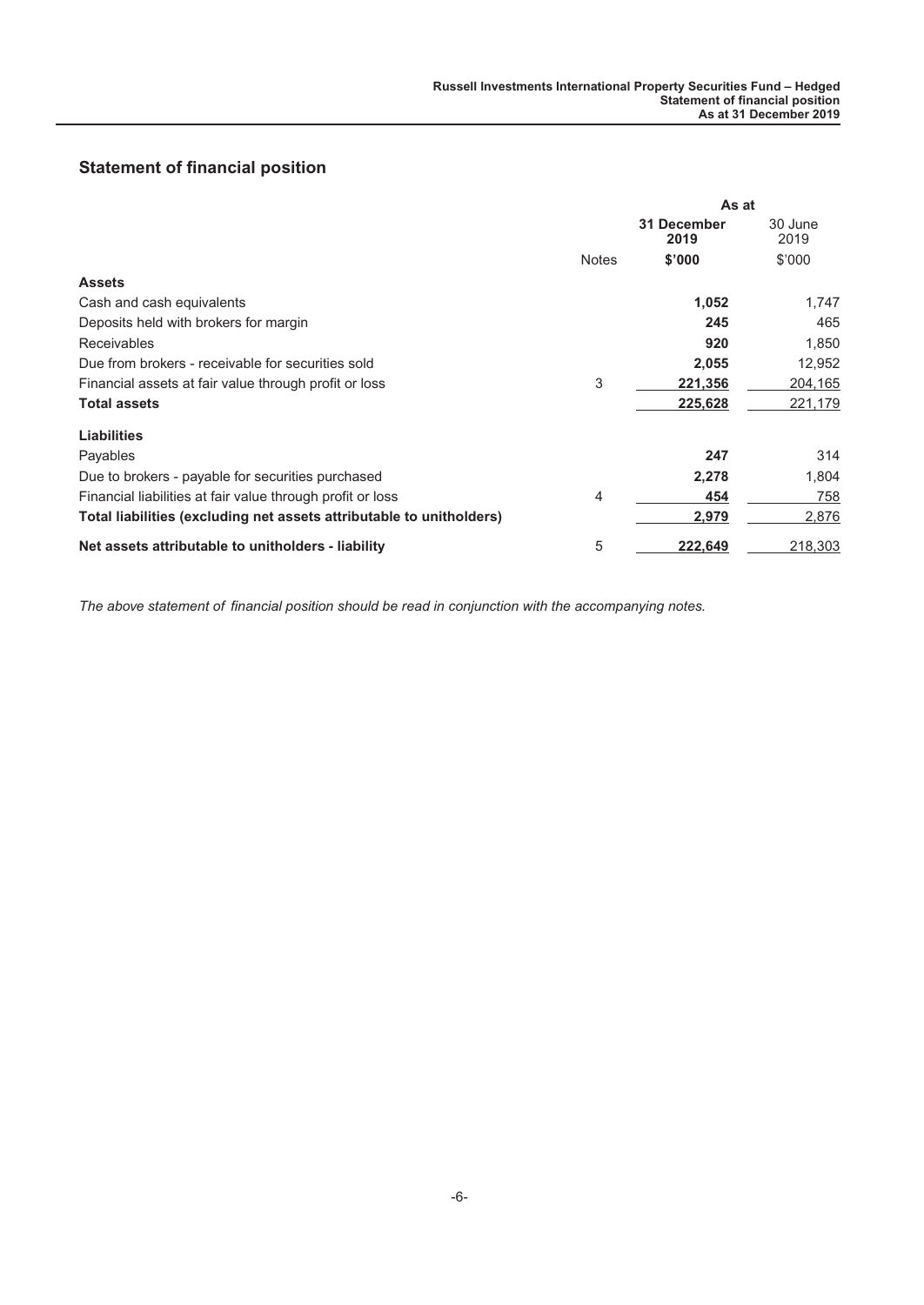# <span id="page-7-0"></span>**Statement of changes in equity**

|                                                          | Half-year ended     |                     |  |
|----------------------------------------------------------|---------------------|---------------------|--|
|                                                          | 31 December<br>2019 | 31 December<br>2018 |  |
|                                                          | \$'000              | \$'000              |  |
| Total equity at the beginning of the financial half-year |                     |                     |  |
| Profit/(loss) for the half-year                          |                     |                     |  |
| Other comprehensive income for the half-year             |                     |                     |  |
| Total comprehensive income for the half-year             |                     |                     |  |
| Transactions with owners in their capacity as owners     |                     |                     |  |
| Total equity at the end of the financial half-year       |                     |                     |  |

Under Australian Accounting Standards, net assets attributable to unitholders are classified as a liability rather than equity. As a result there was no equity at the start or end of the half-year.

*The above statement of changes in equity should be read in conjunction with the accompanying notes.*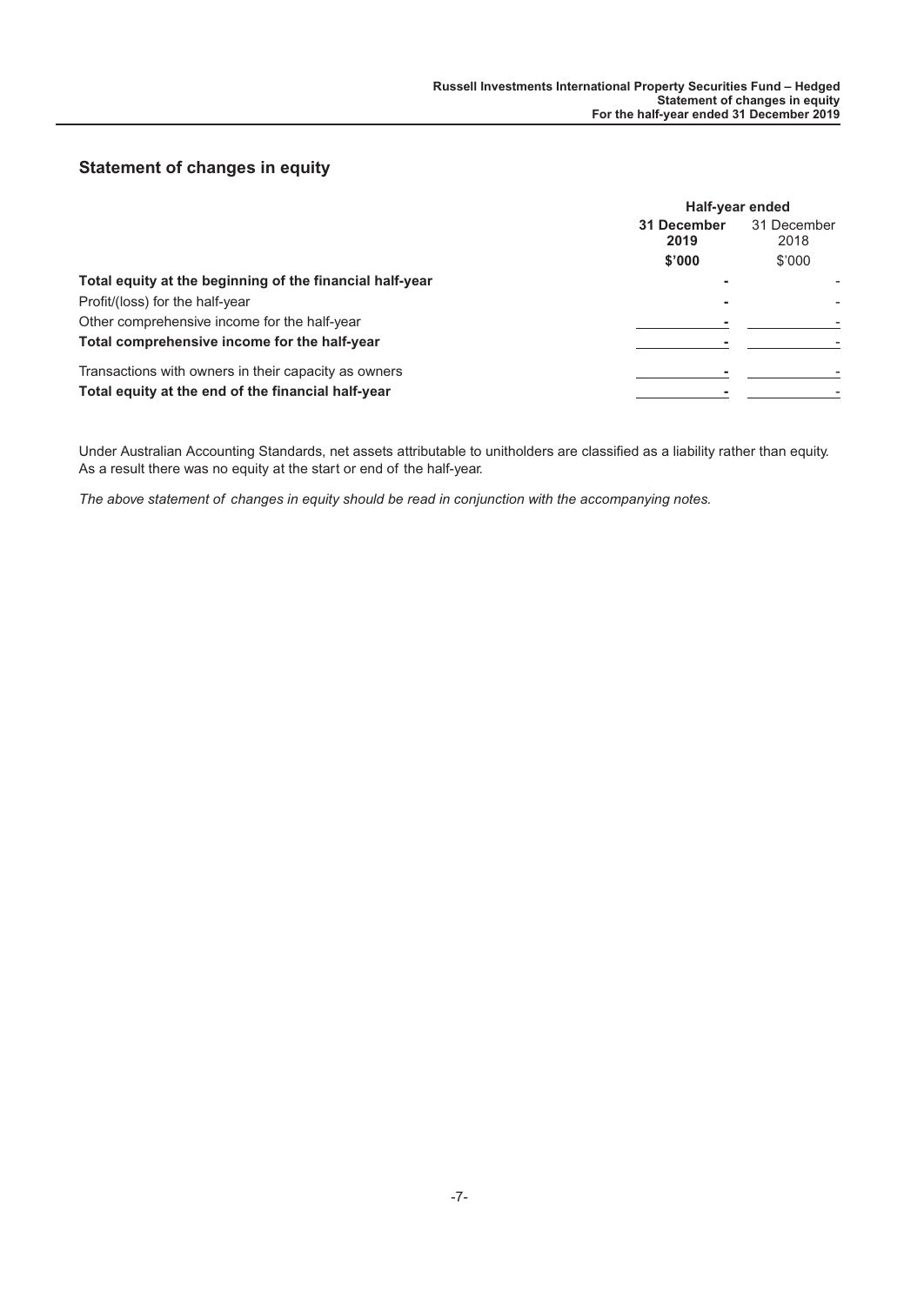# <span id="page-8-0"></span>**Statement of cash flows**

|                                                                                | Half-year ended     |                     |
|--------------------------------------------------------------------------------|---------------------|---------------------|
|                                                                                | 31 December<br>2019 | 31 December<br>2018 |
|                                                                                | \$'000              | \$'000              |
| <b>Cash flows from operating activities</b>                                    |                     |                     |
| Proceeds related to financial instruments at fair value through profit or loss | 122,536             | 92,234              |
| Payments related to financial instruments at fair value through profit or loss | (117, 530)          | (129, 111)          |
| Net foreign exchange gains/(losses)                                            | 30                  | (84)                |
| Distributions received                                                         | 3,348               | 2,774               |
| Interest received/(paid)                                                       | 3                   | 3                   |
| Amount received from/(paid to) brokers for margin                              | 220                 | (910)               |
| Proceeds from receivables                                                      | 8                   | 64                  |
| Management fees paid                                                           | (609)               | (485)               |
| Responsible entity fees paid                                                   | (13)                | (12)                |
| Payment of other expenses                                                      | (384)               | (798)               |
| Net cash inflow/(outflow) from operating activities<br>6(a)                    | 7,609               | (36, 325)           |
| <b>Cash flows from financing activities</b>                                    |                     |                     |
| Proceeds from applications by unitholders                                      | 8,972               | 87,999              |
| Payments for redemptions by unitholders                                        | (17, 273)           | (51, 350)           |
| Distributions paid                                                             |                     | (607)               |
| Net cash inflow/(outflow) from financing activities                            | (8, 301)            | 36,042              |
| Net increase/(decrease) in cash and cash equivalents                           | (692)               | (283)               |
| Cash and cash equivalents at the beginning of the half-year                    | 1,747               | 2,682               |
| Effects of foreign currency exchange rate changes on cash and cash equivalents | (3)                 |                     |
| Cash and cash equivalents at the end of the half-year                          | 1,052               | 2,400               |

*The above statement of cash flows should be read in conjunction with the accompanying notes.*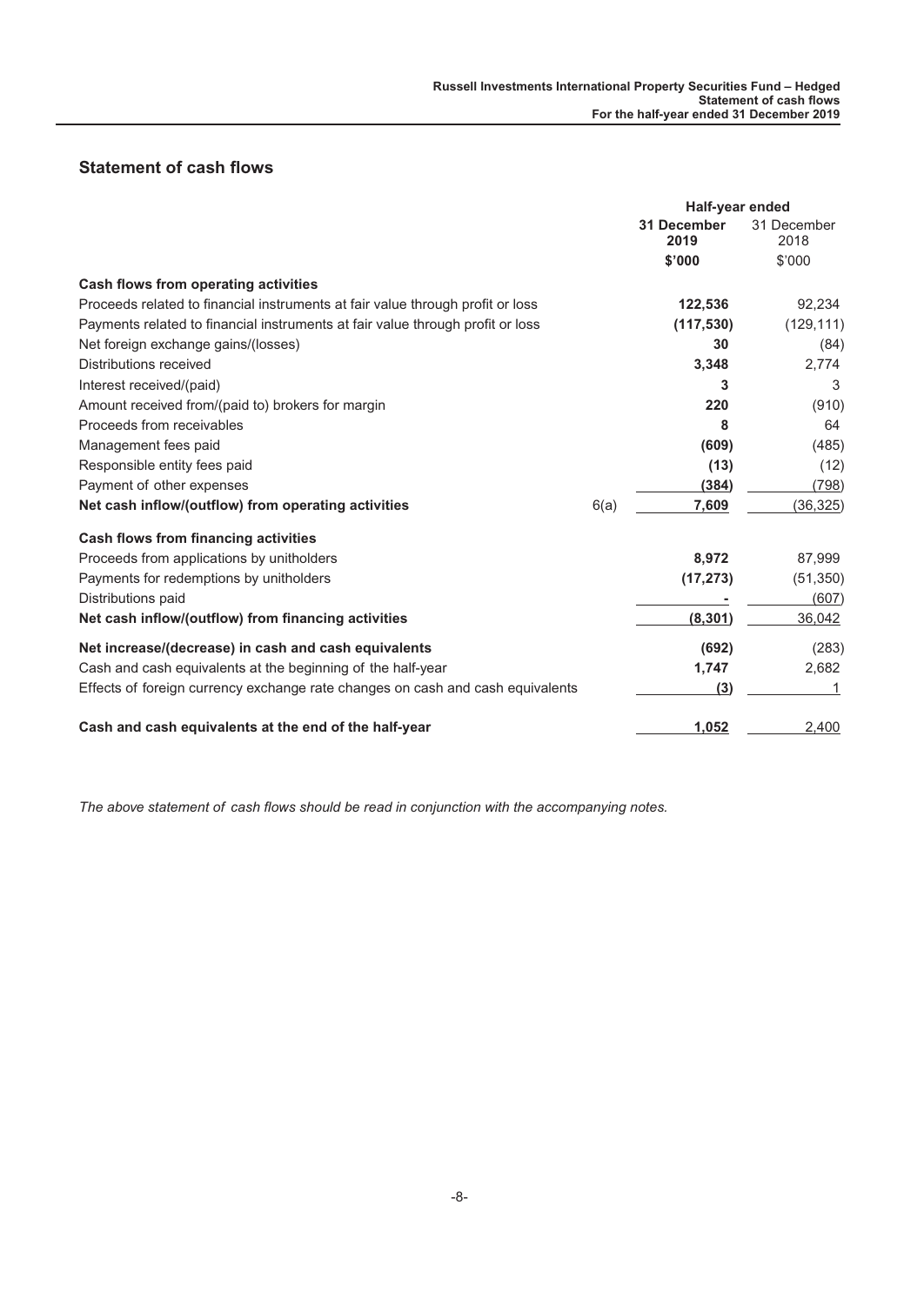# **Contents of the notes to the financial statements**

|                |                                                                                        | Page |
|----------------|----------------------------------------------------------------------------------------|------|
| $\mathbf 1$    | Basis of preparation of interim report                                                 | 10   |
| 2              | Fair value measurement                                                                 | 10   |
| 3              | Financial assets at fair value through profit or loss                                  | 13   |
| $\overline{4}$ | Financial liabilities at fair value through profit or loss                             | 14   |
| 5              | Net assets attributable to unitholders                                                 | 14   |
| 6              | Reconciliation of profit/(loss) to net cash inflow/(outflow) from operating activities | 15   |
|                | Events occurring after the reporting period                                            | 15   |
| 8              | Contingent assets and liabilities and commitments                                      | 15   |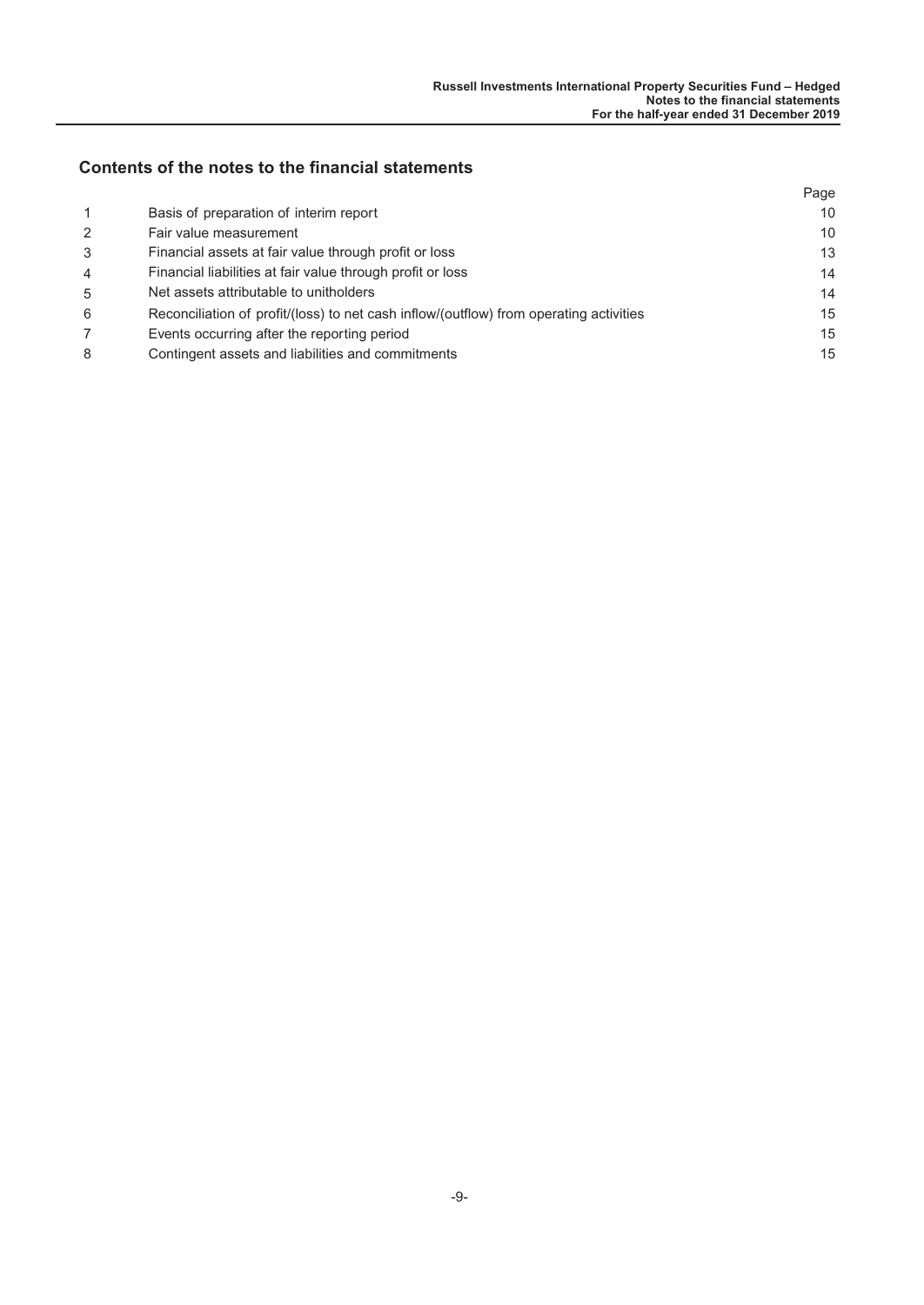### <span id="page-10-0"></span>**1 Basis of preparation of interim report**

These condensed financial statements for the half-year ended 31 December 2019 has been prepared in accordance with the *Corporations Act 2001* and Australian Accounting Standard AASB 134 *Interim Financial Reporting*.

These interim financial statements cover Russell Investments International Property Securities Fund – Hedged (the "Fund") as an individual entity. The Fund was constituted on 12 October 2004 and will terminate on 11 October 2084 unless terminated earlier in accordance with the provisions of the Fund's constitution.

These interim financial statements do not include all the notes of the type normally included in an annual financial report. Accordingly, these interim financial statements are to be read in conjunction with the annual financial report for the year ended 30 June 2019 and any public announcements made in respect of Russell Investments International Property Securities Fund – Hedged during the interim reporting period.

The responsible entity of the Fund is Russell Investment Management Ltd (the "responsible entity"). The responsible entity's registered office is Level 29, 135 King Street, Sydney, NSW 2000. The interim financial statements are presented in Australian currency.

The Fund typically invests in property trusts and property related securities listed on stock exchanges in developed international markets as set out in the Fund's offer documents and in accordance with the provisions of the Fund's constitution. The Fund may also invest in securities which have exposure to properties in emerging markets.

The nature of the Fund's operation is such that income and expenses are incurred in a manner which is not impacted by any form of seasonality.

The interim financial statements were authorised for issue by the directors on 10 March 2020. The directors of the responsible entity have the power to amend and reissue the interim financial statements.

#### **(a) Significant accounting policies**

The accounting policies in these interim financial statements are the same as those applied in the Fund's financial statements for the year ended 30 June 2019.

### **2 Fair value measurement**

The Fund measures and recognises the following assets and liabilities at fair value on a recurring basis:

• Financial assets / liabilities at fair value through profit or loss (FVTPL) (see note 3 and note 4)

The Fund has no assets or liabilities measured at fair value on a non-recurring basis in the current reporting period.

*AASB 13 Fair Value Measurement* requires disclosure of fair value measurements by level of the following fair value hierarchy:

- (a) quoted prices (unadjusted) in active markets for identical assets or liabilities (level 1);
- (b) inputs other than quoted prices included within level 1 that are observable for the asset or liability, either directly or indirectly (level 2); and
- (c) inputs for the asset or liability that are not based on observable market data (unobservable inputs) (level 3).

#### *(i) Fair value in an active market (level 1)*

The fair value of financial assets and liabilities traded in active markets is based on their quoted market prices at the end of the reporting period without any deduction for estimated future selling costs.

The Fund values its investments in accordance with the accounting policies set out in notes to the financial statements as at 30 June 2019. For the majority of its investments, the Fund relies on information provided by independent pricing services for the valuation of its investments.

The quoted market prices used for both financial assets and financial liabilities were last traded prices.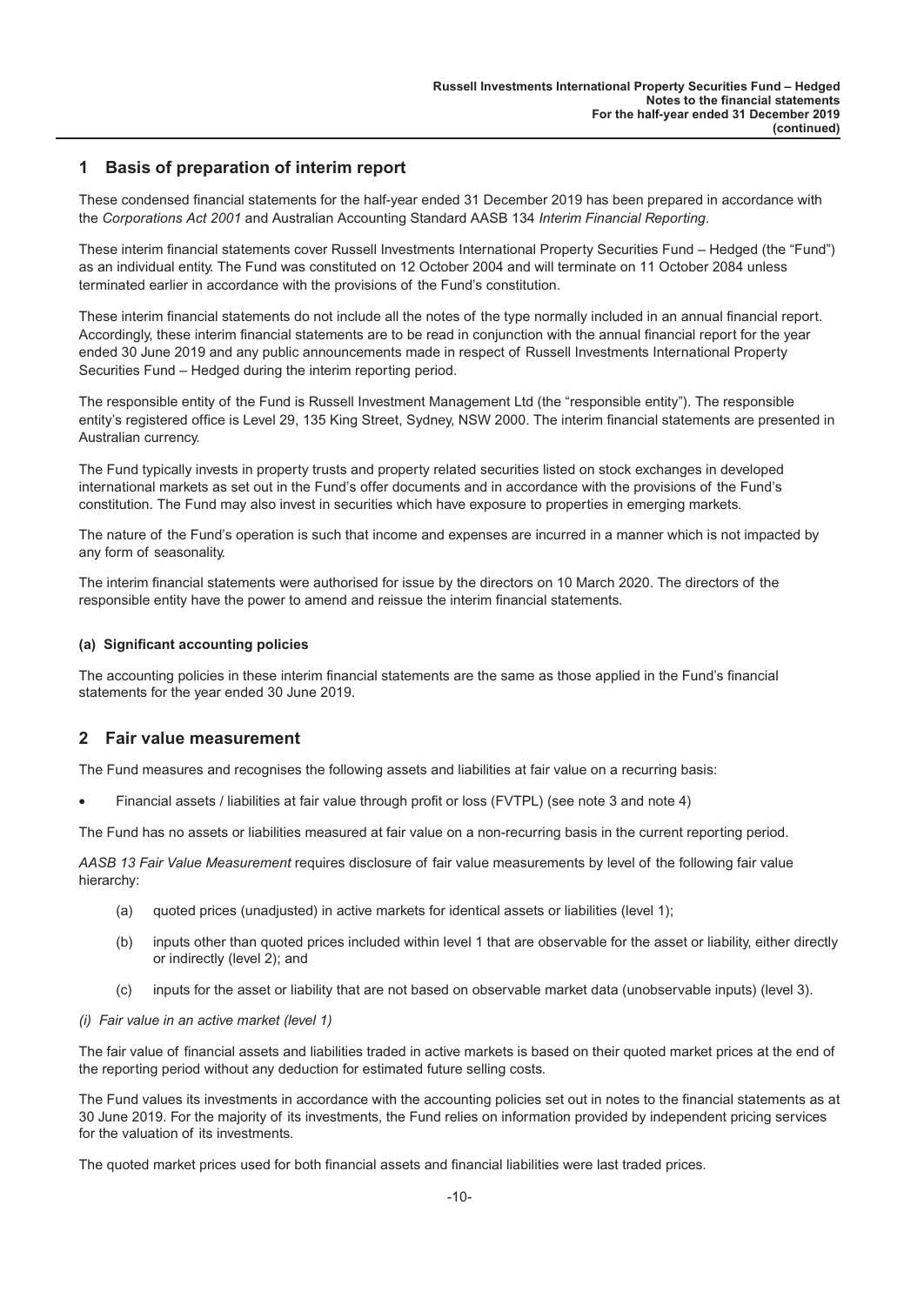## **2 Fair value measurement (continued)**

#### *(i) Fair value in an active market (level 1) (continued)*

A financial instrument is regarded as quoted in an active market if quoted prices are readily and regularly available from an exchange, dealer, broker, industry group, pricing service, or regulatory agency and those prices represent actual and regularly occurring market transactions on an arm's length basis.

#### *(ii) Valuation techniques used to derive level 2 and level 3 fair value*

The fair value of financial assets and liabilities that are not exchange-traded in an active market is determined using valuation techniques. These include the use of recent arm's length market transactions, reference to the current fair value of a substantially similar other instrument, discounted cash flow techniques, option pricing models or any other valuation technique that provides a reliable estimate of prices obtained in actual market transactions.

Where discounted cash flow techniques are used, estimated future cash flows are based on management's best estimates and the discount rate used is a market rate at the end of the reporting period applicable for an instrument with similar terms and conditions.

For other pricing models, inputs are based on market data at the end of the reporting period. Fair values for unquoted equity investments are estimated, if possible, using applicable price/earnings ratios for similar listed companies adjusted to reflect the specific circumstances of the issuer.

The fair value of derivatives that are not exchange traded is estimated at the amount that the Fund would receive or pay to terminate the contract at the end of the reporting period taking into account current market conditions (volatility and appropriate yield curve) and the current creditworthiness of the counterparties. The fair value of a forward contract is determined as a net present value of estimated future cash flows, discounted at appropriate market rates as at the valuation date.

Investments in other unlisted unit trusts are recorded at the redemption value per unit as reported by the investment managers of such funds.

Some of the inputs to these models may not be market observable and are therefore estimated based on assumptions.

The output of a model is always an estimate or approximation of a value that cannot be determined with certainty and valuation techniques employed may not fully reflect all factors relevant to the positions the Fund holds. Valuations are therefore adjusted, where appropriate, to allow for additional factors including liquidity risk and counterparty risk.

#### *Recognised fair value measurements*

The following table presents the Fund's assets and liabilities measured and recognised at fair value as at 31 December 2019 and 30 June 2019.

| As at 31 December 2019                                                                      | Level 1<br>\$'000 | Level 2<br>\$'000 | Level 3<br>\$'000 | <b>Total</b><br>\$'000 |
|---------------------------------------------------------------------------------------------|-------------------|-------------------|-------------------|------------------------|
| <b>Financial assets</b>                                                                     |                   |                   |                   |                        |
| Financial assets at fair value through profit or loss:                                      |                   |                   |                   |                        |
| Derivatives                                                                                 | 108               | 6,774             |                   | 6,882                  |
| Equity securities                                                                           | 46,515            |                   |                   | 46.515                 |
| Unit trusts                                                                                 | 161,228           | 6,731             |                   | 167,959                |
| <b>Total</b>                                                                                | 207,851           | 13,505            |                   | 221,356                |
| <b>Financial liabilities</b><br>Financial liabilities at fair value through profit or loss: |                   |                   |                   |                        |
| Derivatives                                                                                 | 6                 | 448               |                   | 454                    |
| <b>Total</b>                                                                                | 6                 | 448               |                   | 454                    |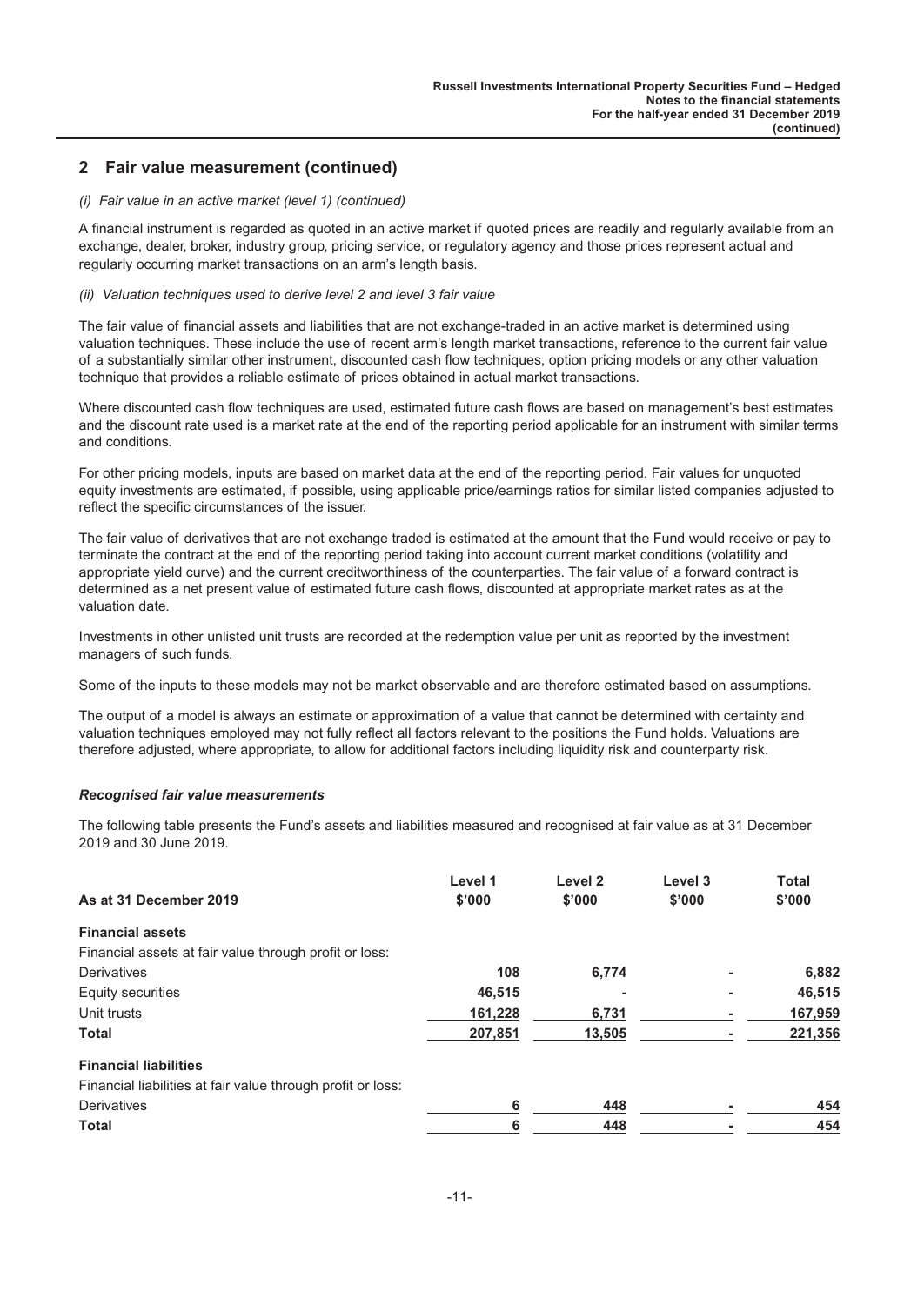## **2 Fair value measurement (continued)**

### *Recognised fair value measurements* **(continued)**

|                                                             | Level 1 | Level <sub>2</sub> | Level 3 | Total   |
|-------------------------------------------------------------|---------|--------------------|---------|---------|
| As at 30 June 2019                                          | \$'000  | \$'000             | \$'000  | \$'000  |
| <b>Financial assets</b>                                     |         |                    |         |         |
| Financial assets at fair value through profit or loss:      |         |                    |         |         |
| Derivatives                                                 | 9       | 2,471              |         | 2,480   |
| Equity securities                                           | 42,003  | 133                |         | 42,136  |
| Unit trusts                                                 | 154,795 | 4,754              |         | 159,549 |
| <b>Total</b>                                                | 196,807 | 7,358              |         | 204,165 |
| <b>Financial liabilities</b>                                |         |                    |         |         |
| Financial liabilities at fair value through profit or loss: |         |                    |         |         |
| <b>Derivatives</b>                                          | 48      | 710                |         | 758     |
| <b>Total</b>                                                | 48      | 710                |         | 758     |

The Fund's policy is to recognise transfers into and transfers out of fair value hierarchy levels as at the end of the reporting period.

#### *(i) Transfers between levels*

There were no transfers between levels for the half-year ended 31 December 2019 and full-year ended 30 June 2019. There were also no changes made to any of the valuation techniques applied as of 30 June 2019.

#### *(ii) Fair value measurements using significant unobservable inputs (level 3)*

The Fund did not hold any financial instruments with fair value measurements using significant unobservable inputs during the half-year ended 31 December 2019 or year ended 30 June 2019.

#### *(iii) Valuation processes*

Portfolio reviews are undertaken regularly by management to identify securities that potentially may not be actively traded or have stale security pricing. This process identifies securities which possibly could be regarded as being level 3 securities.

Further analysis, should it be required, is undertaken to determine the accounting significance of the identification. For certain security types, in selecting the most appropriate valuation model, management performs back testing and considers actual market transactions. Changes in allocation to or from level 3 are analysed at the end of each reporting period.

#### *(iv) Fair values of other financial instruments*

The Fund has assets and liabilities carried at amortised cost. Due to their short-term nature, their carrying values are a reasonable approximation of fair value.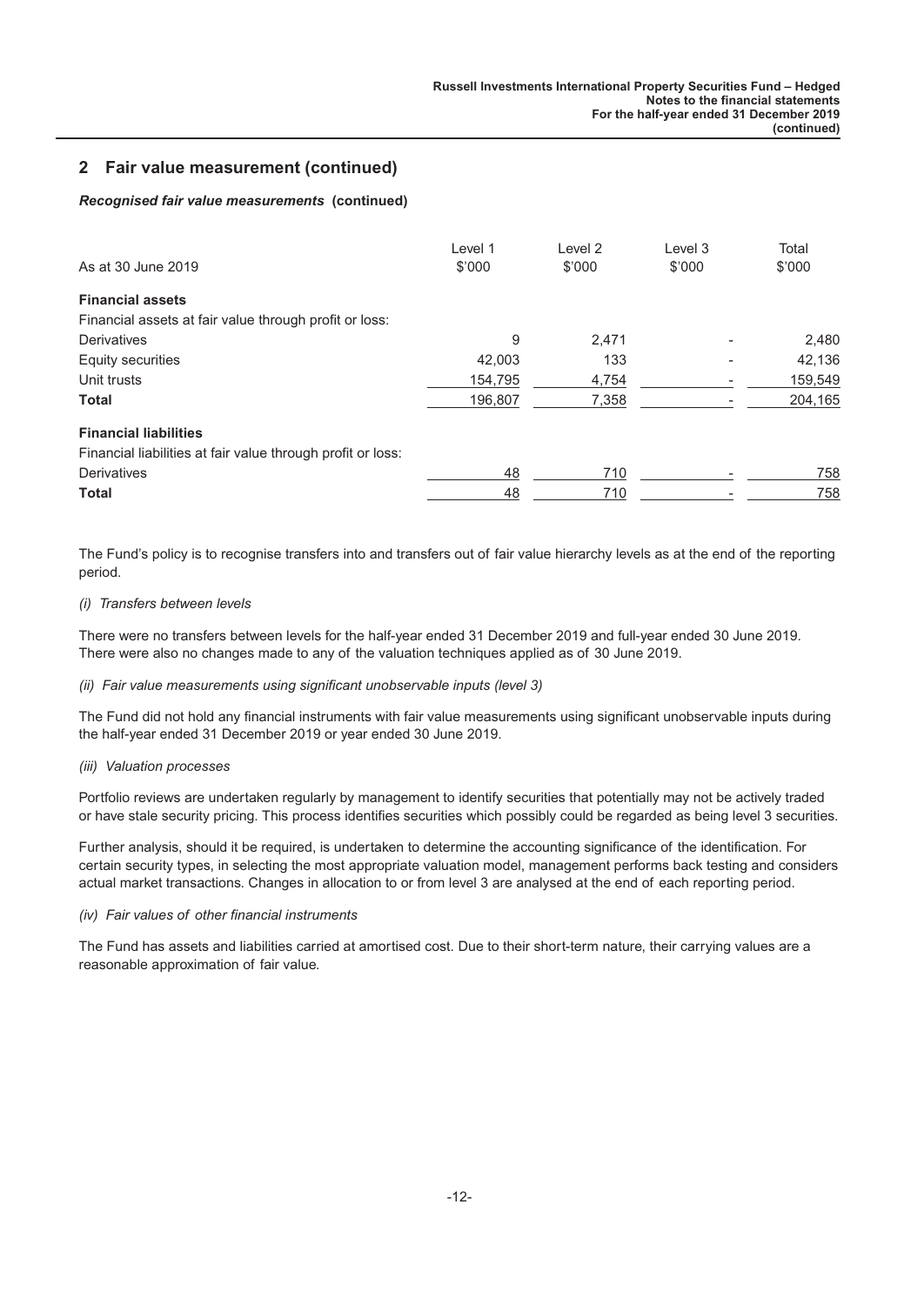# <span id="page-13-0"></span>**3 Financial assets at fair value through profit or loss**

|                                                             | As at                       |                      |
|-------------------------------------------------------------|-----------------------------|----------------------|
|                                                             | <b>31 December</b><br>2019  | 30 June<br>2019      |
|                                                             | <b>Fair value</b><br>\$'000 | Fair value<br>\$'000 |
| Financial assets at fair value through profit or loss       |                             |                      |
| Derivatives                                                 | 6,882                       | 2,480                |
| Equity securities                                           | 46,515                      | 42,136               |
| Unit trusts                                                 | 167,959                     | 159,549              |
| Total financial assets at fair value through profit or loss | 221,356                     | 204,165              |
| <b>Comprising:</b>                                          |                             |                      |
| <b>Derivatives</b>                                          |                             |                      |
| International share price index futures                     | 108                         | 9                    |
| Foreign currency contracts                                  | 6,774                       | 2,471                |
| <b>Total derivatives</b>                                    | 6,882                       | 2,480                |
| <b>Equity securities</b>                                    |                             |                      |
| Australian equity securities                                |                             | 133                  |
| International equity securities                             | 46,515                      | 42,003               |
| Total equity securities                                     | 46,515                      | 42,136               |
| <b>Unit trusts</b>                                          |                             |                      |
| Unit trusts                                                 | 167,959                     | 159,549              |
| Total unit trusts                                           | 167,959                     | 159,549              |
| Total financial assets at fair value through profit or loss | 221,356                     | 204,165              |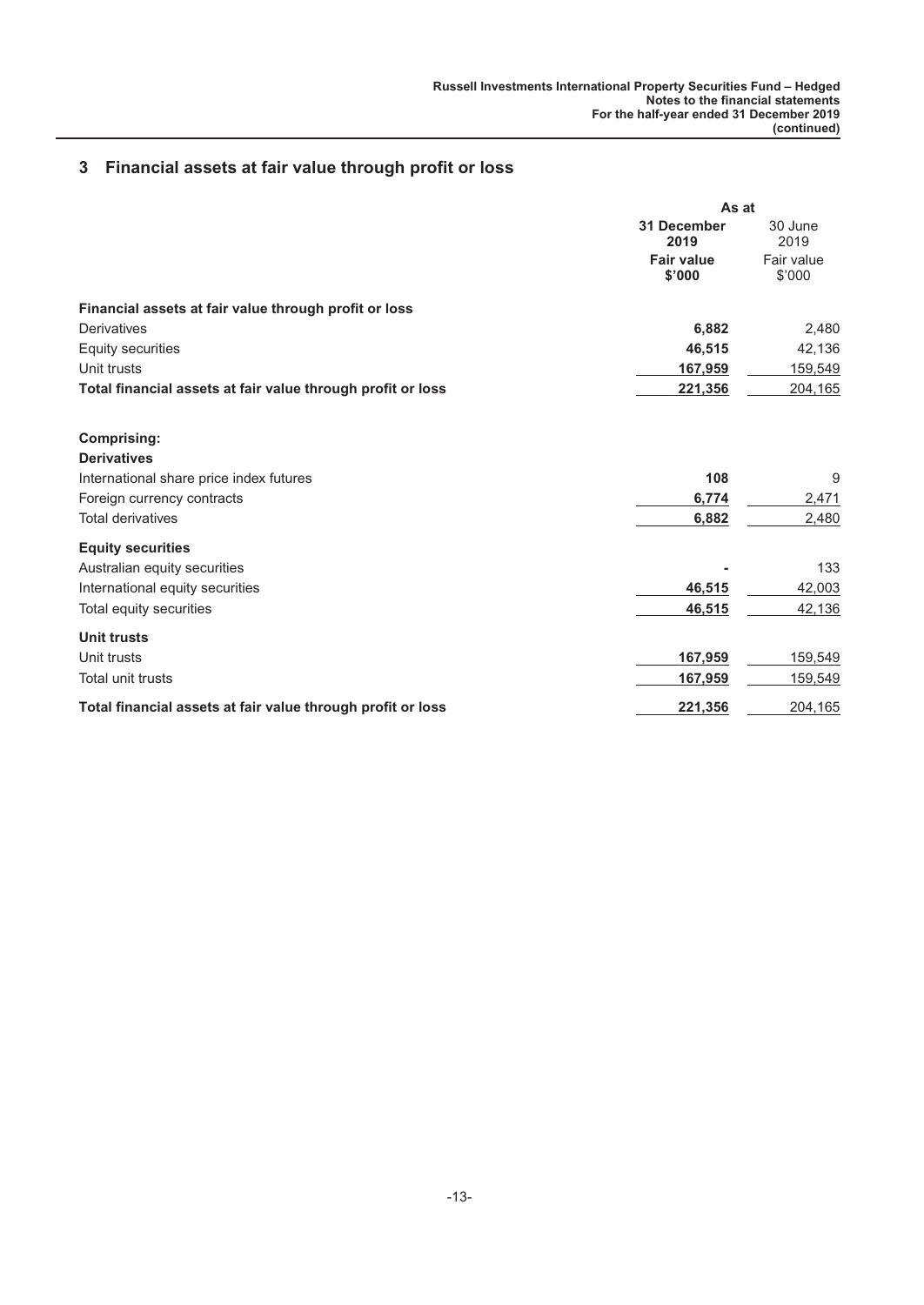### <span id="page-14-0"></span>**4 Financial liabilities at fair value through profit or loss**

|                                                                  | As at                       |                      |
|------------------------------------------------------------------|-----------------------------|----------------------|
|                                                                  | 31 December<br>2019         | 30 June<br>2019      |
|                                                                  | <b>Fair value</b><br>\$'000 | Fair value<br>\$'000 |
| Financial liabilities at fair value through profit or loss       |                             |                      |
| Derivatives                                                      | 454                         | 758                  |
| Total financial liabilities at fair value through profit or loss | 454                         | 758                  |
| Comprising:                                                      |                             |                      |
| <b>Derivatives</b>                                               |                             |                      |
| Australian share price index futures                             | 5                           | 7                    |
| International share price index futures                          |                             | 41                   |
| Foreign currency contracts                                       | 448                         | 710                  |
| <b>Total derivatives</b>                                         | 454                         | 758                  |
| Total financial liabilities at fair value through profit or loss | 454                         | 758                  |

## **5 Net assets attributable to unitholders**

Movements in the number of units and net assets attributable to unitholders during the half-year were as follows:

|                                                                  |                     | Half-year ended     |                     |                     |  |
|------------------------------------------------------------------|---------------------|---------------------|---------------------|---------------------|--|
|                                                                  | 31 December<br>2019 | 31 December<br>2018 | 31 December<br>2019 | 31 December<br>2018 |  |
|                                                                  | No.'000             | No.'000             | \$'000              | \$'000              |  |
| <b>Class A</b>                                                   |                     |                     |                     |                     |  |
| Opening balance                                                  | 118,915             | 107,742             | 141,840             | 120,437             |  |
| Applications                                                     | 3,818               | 73,650              | 4,726               | 81,943              |  |
| Redemptions                                                      | (6, 384)            | (34, 867)           | (7, 874)            | (38, 658)           |  |
| Increase/(decrease) in net assets attributable to<br>unitholders |                     |                     | 8,459               | (10, 052)           |  |
| Closing balance                                                  | 116,349             | 146,525             | 147,151             | 153,670             |  |
| <b>Class D</b>                                                   |                     |                     |                     |                     |  |
| Opening balance                                                  | 61,237              | 71,211              | 76,463              | 82,638              |  |
| Applications                                                     | 2,714               | 5,138               | 3,554               | 6,056               |  |
| Redemptions                                                      | (7, 166)            | (10, 865)           | (9, 412)            | (12, 486)           |  |
| Increase/(decrease) in net assets attributable to<br>unitholders |                     |                     | 4,893               | (4, 614)            |  |
| Closing balance                                                  | 56,785              | 65,484              | 75,498              | 71,594              |  |
|                                                                  |                     |                     |                     |                     |  |
| Total net assets attributable to unitholders -<br>liability      | 173,134             | 212,009             | 222,649             | 225,264             |  |

As stipulated within the Fund's constitution, each unit represents a right to an individual share in the Fund and does not extend to a right to the underlying assets of the Fund.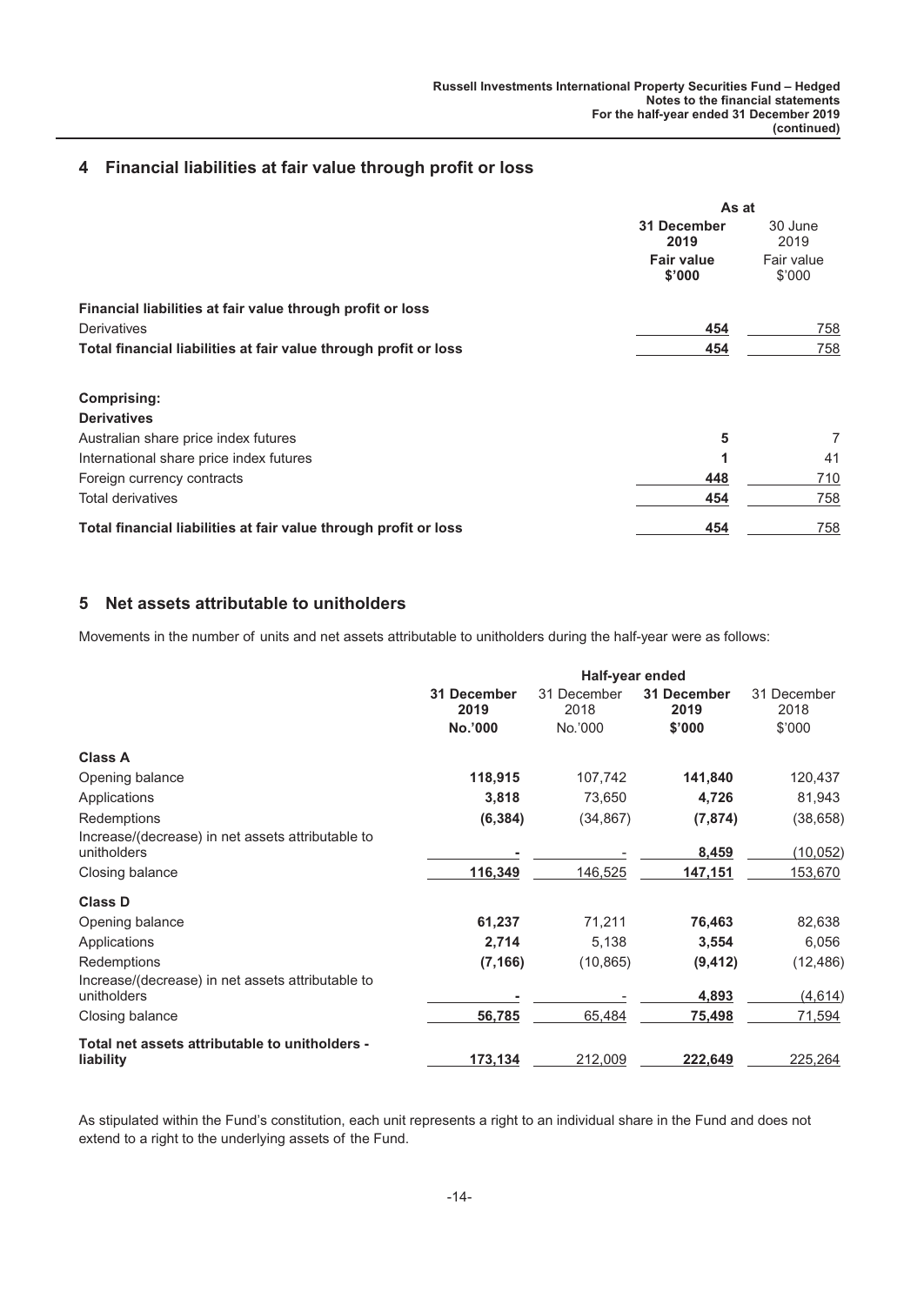## <span id="page-15-0"></span>**5 Net assets attributable to unitholders (continued)**

There are two separate classes of units. Each unit within the same class has the same rights as all other units within that class. Except for different management fee rates, the two different classes have the same preferences and restrictions.

## **6 Reconciliation of profit/(loss) to net cash inflow/(outflow) from operating activities**

|                                                                                               | Half-year ended     |                     |
|-----------------------------------------------------------------------------------------------|---------------------|---------------------|
|                                                                                               | 31 December<br>2019 | 31 December<br>2018 |
|                                                                                               | \$'000              | \$'000              |
| (a) Reconciliation of profit/(loss) to net cash inflow/(outflow) from operating<br>activities |                     |                     |
| Increase/(decrease) in net assets attributable to unitholders                                 | 13,352              | (14, 666)           |
| Purchase of financial instruments at fair value through profit or loss                        | (117, 530)          | (129, 111)          |
| Proceeds from sale of financial instruments at fair value through profit or loss              | 122,536             | 92,234              |
| Net (gains)/losses on financial instruments at fair value through profit or loss              | (11, 073)           | 16,445              |
| Distribution income reinvested                                                                | (57)                | (390)               |
| Net change in receivables                                                                     | 238                 | 22                  |
| Net change in payables                                                                        | (80)                | 52                  |
| Amount received from/(paid to) brokers for margin accounts                                    | 220                 | (910)               |
| Effects of foreign currency exchange rate changes on cash and cash equivalents                | 3                   | (1)                 |
| Net cash inflow/(outflow) from operating activities                                           | 7,609               | (36, 325)           |

# **7 Events occurring after the reporting period**

No significant events have occurred since the end of the reporting period which would impact on the financial position of the Fund disclosed in the statement of financial position as at 31 December 2019 or on the results and cash flows of the Fund for the half-year ended on that date.

### **8 Contingent assets and liabilities and commitments**

There were no outstanding contingent assets, liabilities or commitments as at 31 December 2019 and 30 June 2019.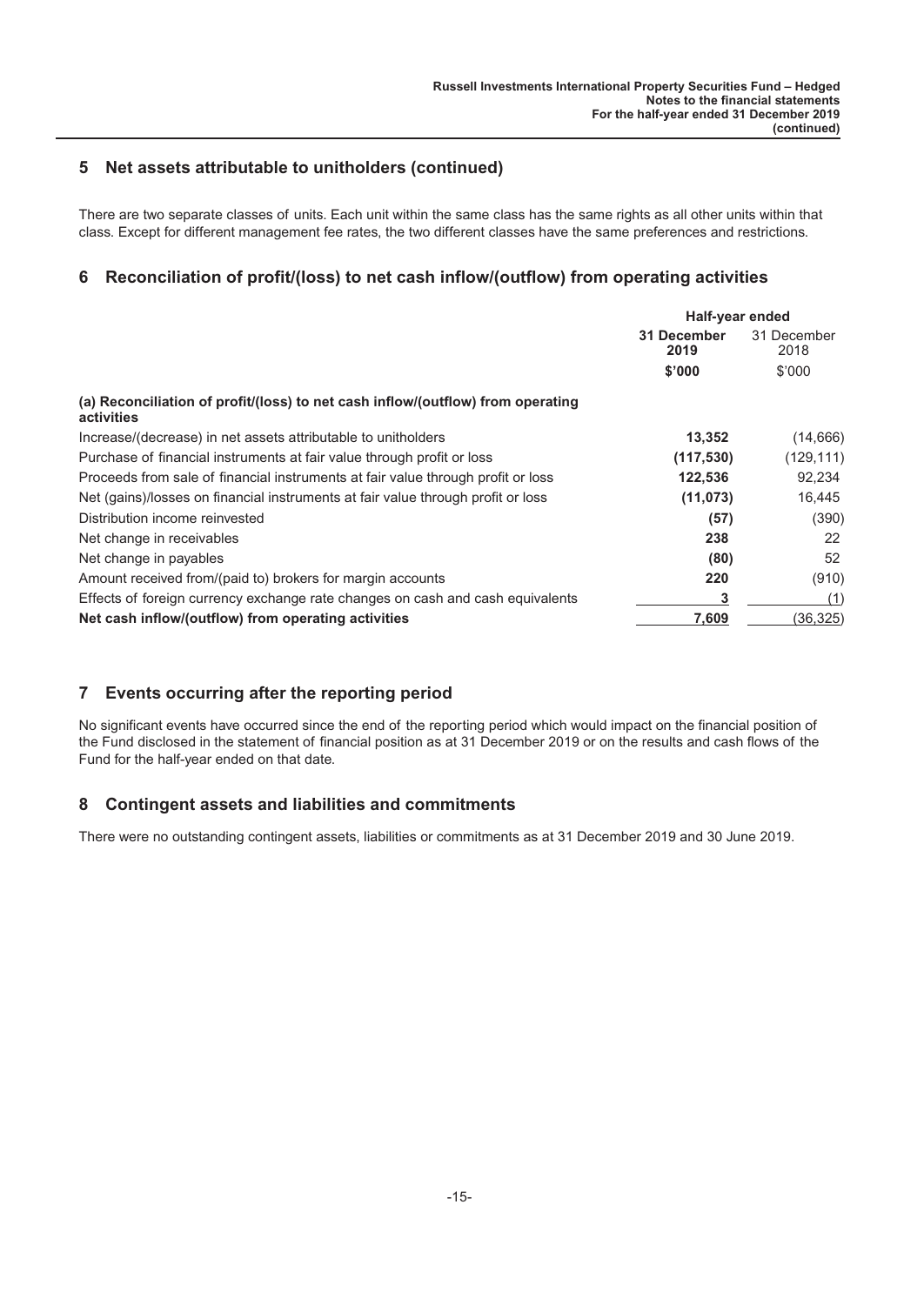## <span id="page-16-0"></span>**Directors' declaration**

In the opinion of the directors of the responsible entity:

- (a) the financial statements and notes set out on pages 5 to 15 are in accordance with the *Corporations Act 2001*, including:
	- (i) complying with Accounting Standards, the *Corporations Regulations 2001* and other mandatory professional reporting requirements; and
	- (ii) giving a true and fair view of the Fund's financial position as at 31 December 2019 and of its performance for the financial half-year ended on that date; and
- (b) there are reasonable grounds to believe that the Fund will be able to pay its debts as and when they become due and payable.

This declaration is made in accordance with a resolution of the directors.

 $\sqrt{\mathcal{M}}$ Look

Director

Sydney 10 March 2020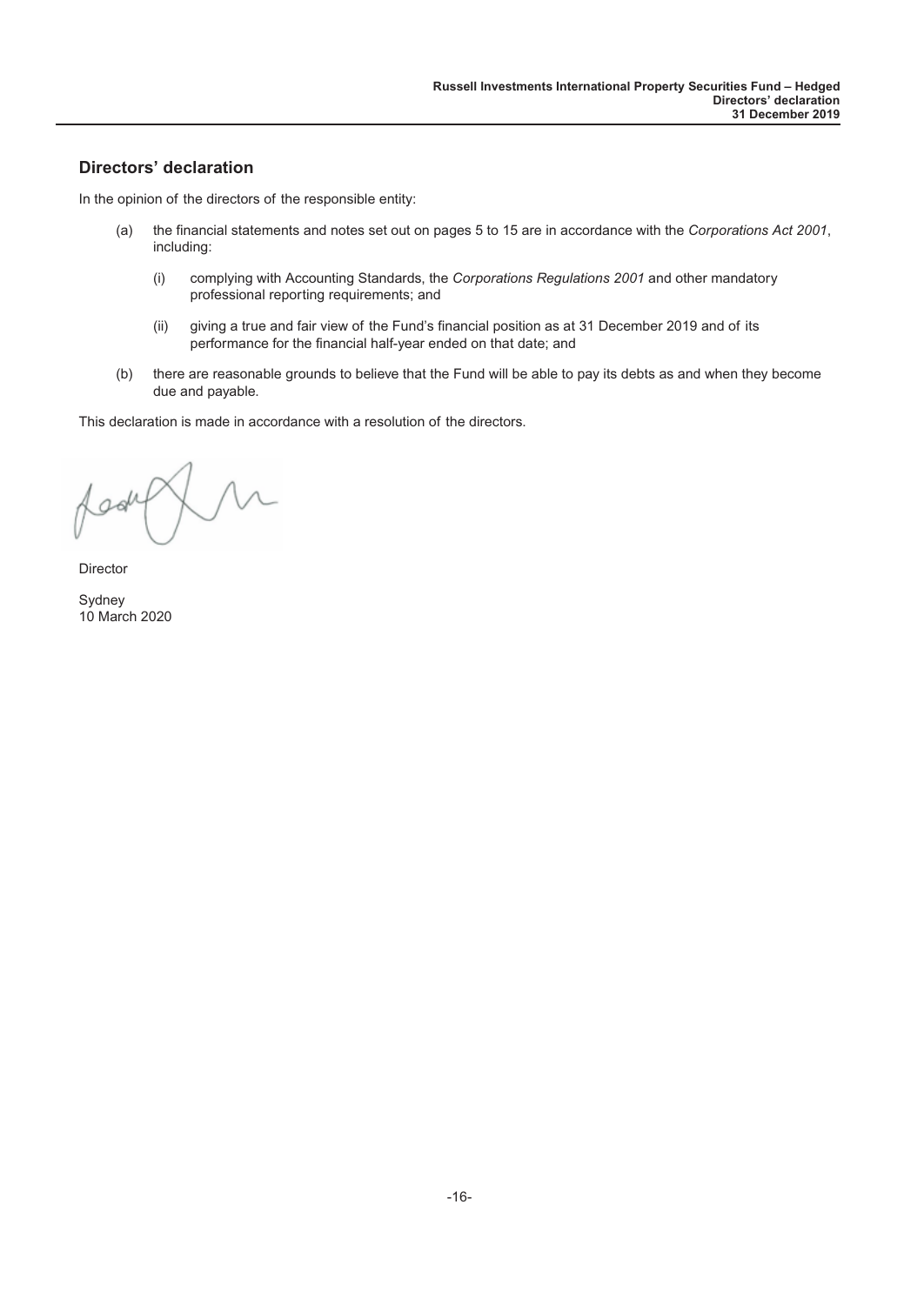

# **Independent auditor's review report to the unitholders of Russell Investments International Property Securities Fund - Hedged Fund**

# *Report on the half-year financial report*

We have reviewed the accompanying half-year financial report of Russell Investments International Property Securities Fund - Hedged (the Fund) which comprises the statement of financial position as at 31 December 2019, the statement of comprehensive income, statement of changes in equity and statement of cash flows for the half-year ended on that date, selected other explanatory notes and the directors' declaration.

*Directors of the Responsible Entity's responsibility for the half-year financial report* The directors of the Responsible Entity of the Fund, are responsible for the preparation of the half-year financial report that gives a true and fair view in accordance with Australian Accounting Standards and the *Corporations Act 2001* and for such internal control as the directors of the Responsible Entity determine is necessary to enable the preparation of the half-year financial report that gives a true and fair view and is free from material misstatement whether due to fraud or error.

# *Auditor's responsibility*

Our responsibility is to express a conclusion on the half-year financial report based on our review. We conducted our review in accordance with Australian Auditing Standard on Review Engagements ASRE 2410 *Review of a Financial Report Performed by the Independent Auditor of the Entity*, in order to state whether, on the basis of the procedures described, we have become aware of any matter that makes us believe that the half-year financial report is not in accordance with the *Corporations Act 2001* including giving a true and fair view of the Fund's financial position as at 31 December 2019 and its performance for the half-year ended on that date; and complying with Accounting Standard AASB 134 *Interim Financial Reporting* and the *Corporations Regulations 2001*. As the auditor of Russell Investments International Property Securities Fund - Hedged, ASRE 2410 requires that we comply with the ethical requirements relevant to the audit of the annual financial report.

A review of a half-year financial report consists of making enquiries, primarily of persons responsible for financial and accounting matters, and applying analytical and other review procedures. A review is substantially less in scope than an audit conducted in accordance with Australian Auditing Standards and consequently does not enable us to obtain assurance that we would become aware of all significant matters that might be identified in an audit. Accordingly, we do not express an audit opinion.

# *Independence*

In conducting our review, we have complied with the independence requirements of the *Corporations Act 2001*.

*PricewaterhouseCoopers, ABN 52 780 433 757 One International Towers Sydney, Watermans Quay, Barangaroo, GPO BOX 2650, SYDNEY NSW 2001 T: +61 2 8266 0000, F: +61 2 8266 9999, www.pwc.com.au*

*Level 11, 1PSQ, 169 Macquarie Street, Parramatta NSW 2150, PO Box 1155 Parramatta NSW 2124 T: +61 2 9659 2476, F: +61 2 8266 9999, www.pwc.com.au*

Liability limited by a scheme approved under Professional Standards Legislation.